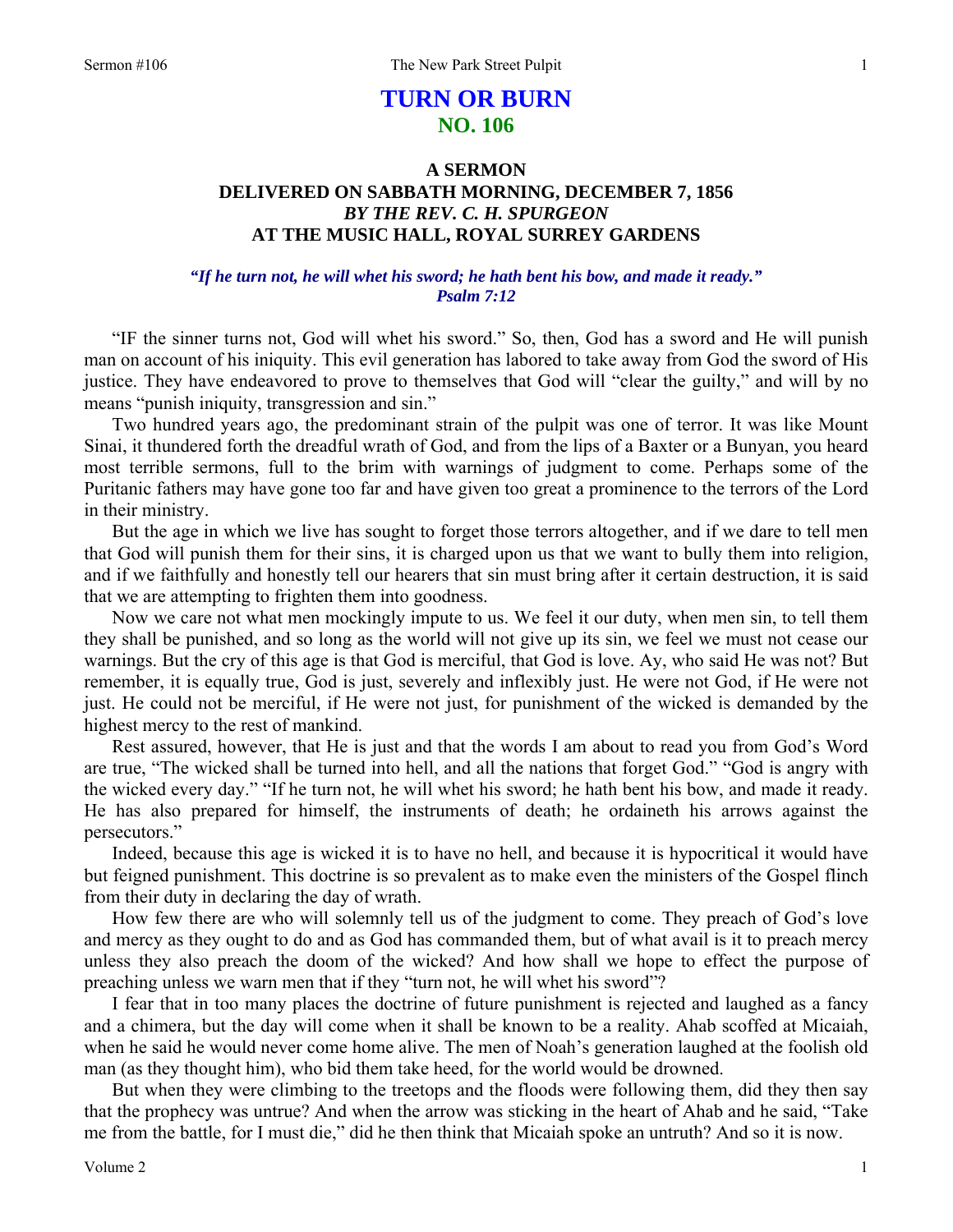You tell us we speak lies, when we warn you of judgment to come, but in that day when your mischief shall fall on yourselves and when destruction shall overwhelm you, will you say we were liars then? Will you then turn round and scoff, and say we spake not the truth? Rather, my hearers, the highest meed of honor will then be given to him who was the most faithful in warning men concerning the wrath of God.

I have often trembled at the thought that, here I am standing before you, and constantly engaged in the work of the ministry, and what if, when I die, I should be found unfaithful to your souls, how doleful will be our meeting in the world of spirits. It would be a dreadful thing if you were able to say to me in the world to come, "Sir, you flattered us. You did not tell us of the solemnities of eternity. You did not rightly dwell upon the awful wrath of God. You spoke to us feebly and faintly. You were somewhat afraid of us, you knew we could not bear to hear of eternal torment, and therefore you kept it back and never mentioned it!"

Why, methinks you would look me in the face and curse me throughout eternity, if that should be my conduct. But by God's help, it never shall be. Come fair or foul, when I die I shall, God helping me, be able to say, "I am clear of the blood of all men." So far as I know God's truth I will endeavor to speak it. And though on my head opprobrium and scandal is poured to a ten-fold greater extent than ever, I'll hail it and welcome it, if I may but be faithful to this unstable generation, faithful to God, and faithful to my own conscience.

Let me, then, endeavor—and by God's help I will do it as solemnly and as tenderly as I can—to address such of you as have not yet repented, most affectionately reminding you of your future doom, if you should die impenitent. "If he turn not, he will whet his sword."

In the first place, *what is the turning, here meant*? In the second place, let us dwell on the *necessity there is for men's turning, otherwise God will punish them.* And then thirdly, let me remind you of the *means whereby men can be turned from the error of their ways, and the weakness and frailty of their nature amended by the power of divine grace*.

**I.** In the first place, my hearers, let me endeavor to explain to you the NATURE OF THE TURNING HERE MEANT. It says, "If he *turn* not, he will whet his sword."

To commence then. The turning here meant is *actual*, not fictitious—not that which stops with promises and vows, but that which deals with the real acts of life. Possibly one of you will say this morning, "Lo, I turn to God. From this time forth I will not sin, but I will endeavor to walk in holiness. My vices shall be abandoned, my crimes shall be thrown to the winds, and I will turn unto God with full purpose of heart."

But mayhap, tomorrow you will have forgotten this. You will weep a tear or two under the preaching of God's Word, but by tomorrow every tear shall have been dried, and you will utterly forget that you ever came to the house of God at all. How many of us are like men who see their faces in a glass and straightway go away and forget what manner of men they are?

Ah! my hearer, it is not your promise of repentance that can save you. It is not your vow, it is not your solemn declaration, it is not the tear that is dried more easily than the dewdrop by the sun, it is not the transient emotion of the heart which constitutes a real turning to God. There must be a true and actual abandonment of sin and a turning unto righteousness in real act and deed in everyday life.

Do you say you are sorry and repent, and yet go on from day to day just as you always went? Will you now bow your heads and say, "Lord, I repent," and in a little while commit the same deeds again? If you do, your repentance is worse than nothing, and shall but make your destruction yet more sure. For he that vows to his Maker, and does not pay, has committed another sin, in that he has attempted to deceive the Almighty and lie against the God that made him. Repentance to be true, to be evangelical, must be a repentance which really affects our outward conduct.

In the next place, repentance to be sure *must be entire*. How many will say, "Sir, I will renounce this sin and the other, but there are certain darling lusts which I must keep and hold." O sirs, in God's name,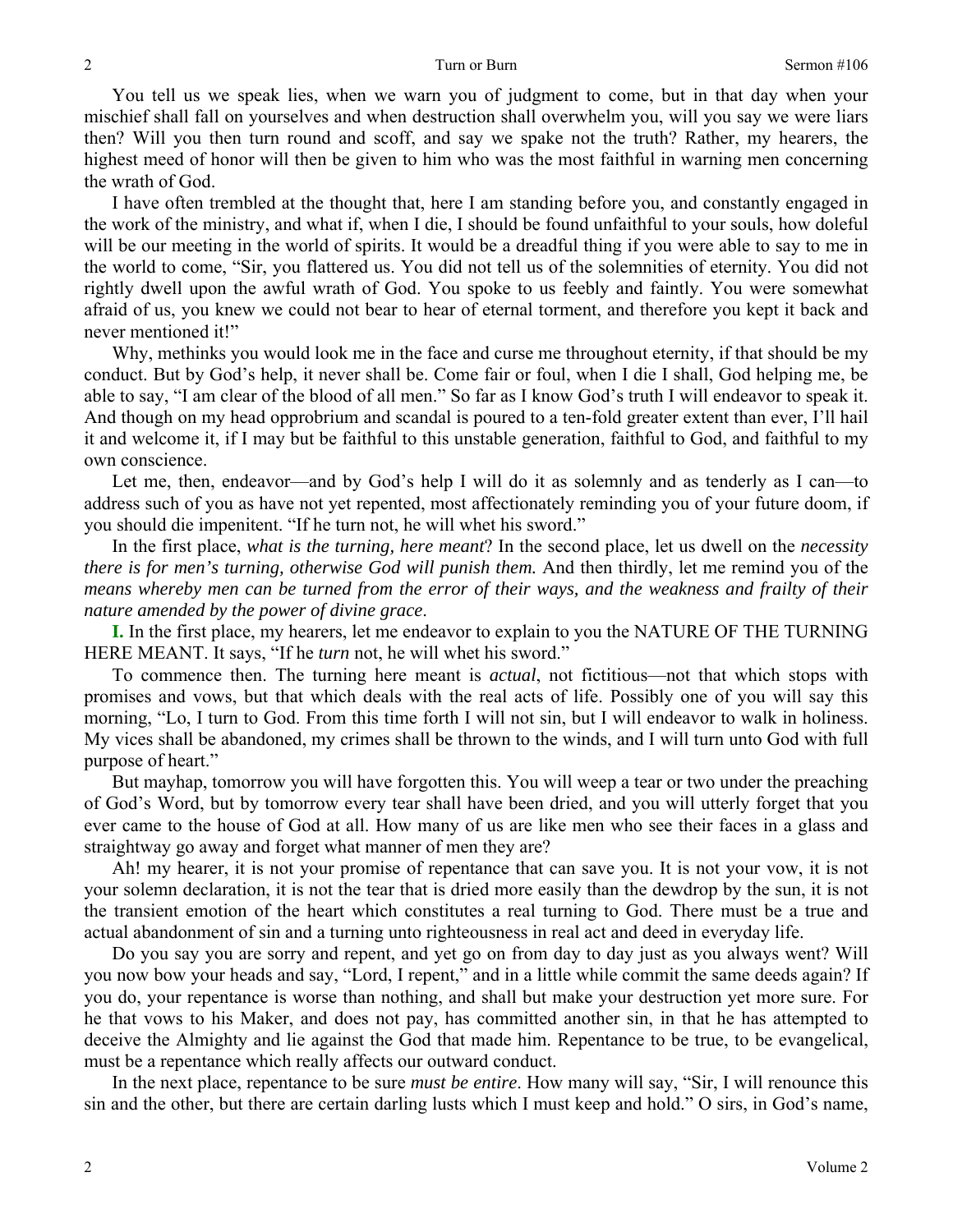3

let me tell you, it is not the giving up of one sin, nor fifty sins, which is true repentance—it is the solemn renunciation of every sin.

If you do harbor one of those accursed vipers in your heart, your repentance is but a sham. If you indulge in but one lust, and do give up every other, that one lust, like one leak in a ship, will sink your soul. Think it not sufficient to only give up your outward vices. Fancy it not enough to cut off the more corrupt sins of your life. It is all or none which God demands.

"Repent," says He, and when He bids you repent, He means repent for all your sins, otherwise He can never accept your repentance as being real and genuine. The true penitent hates sin in the race, not in the individual—in the mass, not in the particular. He says, "Gild you as you will, O sin, I abhor you! Ay, cover yourself with pleasure, make yourself gaudy, like the snake with its azure scales—I hate you still, for I know your venom, and I flee from you, even when you come to me in the most specious garb."

All sin must be given up or else you shall never have Christ. All transgression must be renounced or else the gates of heaven will be barred against you. Let us remember, then, that for repentance to be sincere, it must be entire repentance.

Again, when God says, "If he turn not, he will whet his sword," He means *immediate* repentance. You say, when we are nearing the last extremity of mortal life, and when we are entering the borders of the thick darkness of futurity, then we will change our ways. But my dear hearers, do not delude yourselves. It is few who have ever changed after a long life of sin.

"Can the Ethiopian change his skin, or the leopard his spots?" If so, let him that is accustomed to do evil learn to do well. Put no faith in the repentances which you promise yourselves on your deathbeds. There are ten thousand arguments against one, that if you repent not in health, you will never repent in sickness.

Too many have promised themselves a quiet season before they leave the world, when they could turn their face to the wall and confess their sins, but how few have found that time of repose! Do not men drop down dead in the streets—ay, even in the house of God? Do they not expire in their business? And when death is gradual, it affords but an ill season for repentance.

Many a saint has said on his deathbed, "Oh! if I had now to seek my God, if I had now to cry to Him for mercy, what would become of me? These pangs are enough, without the pangs of repentance. It is enough to have the body tortured, without having the soul wrung with remorse." Sinner! God says, "Today, if you will hear his voice, harden not your hearts, as in the provocation, when your fathers tempted me and proved me."

When God the Holy Spirit convinces men of sin, they will never talk of delays. You may never have another day in which to repent in. Therefore says the voice of wisdom, "Repent now." The Jewish rabbis said, "Let every man repent one day before he dies, and since he may die tomorrow, let him take heed to turn from his evil ways today." Even so we say. Immediate repentance is that which God demands, for He has never promised you that you shall have any hour to repent in, except the one that you have now.

Furthermore, the repentance here described as absolutely necessary is *hearty* repentance. It is not a mock tear. It is not hanging out the ensigns of grief, whilst you are keeping merriment in your hearts. It is not having an illumination within and shutting up all the windows by a pretended repentance. It is the putting out of the candles of the heart. It is sorrow of soul which is true repentance. A man may renounce every outward sin and yet not really repent.

True repentance is a turning of the heart as well as of the life. It is the giving up of the whole soul to God, to be His forever and ever. It is a renunciation of the sins of the heart, as well as the crimes of the life. Ah! dear hearers, let none of us fancy that we have repented when we have only a false and fictitious repentance. Let none of us take that to be the work of the Spirit which is only the work of poor human nature. Let us not dream that we have savingly turned to God, when, perhaps, we have only turned to ourselves.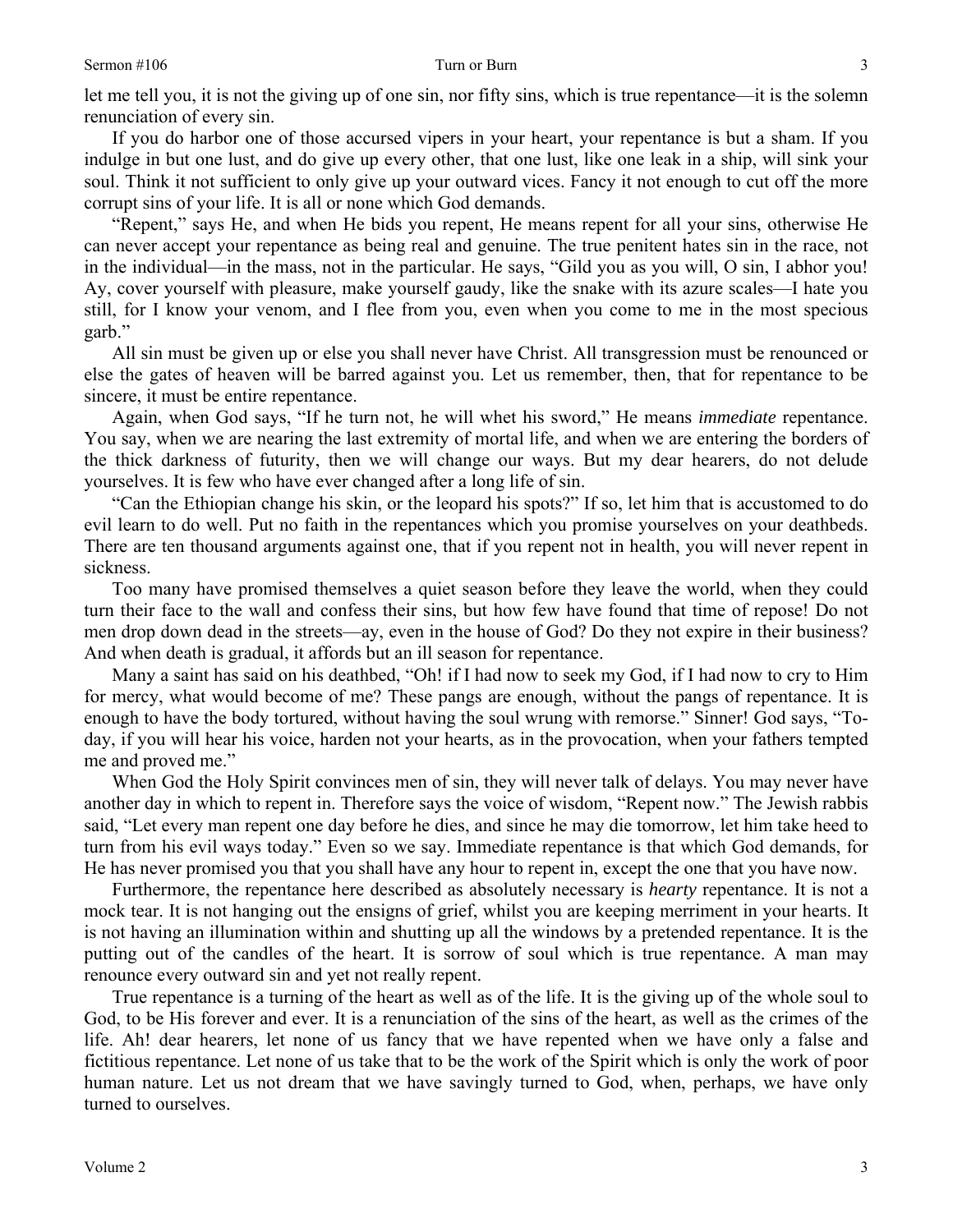And let us not think it enough to have turned from one vice to another, or from vice to virtue. Let us remember, it must be a turning of the whole soul, so that the old man is made anew in Christ Jesus. Otherwise we have not answered the requirement of the text—we have not turned unto God.

And lastly, upon this point, this repentance must be *perpetual*. It is not my turning to God during today that will be a proof that I am a true convert. It is forsaking of my sin throughout the entire of my life, until I sleep in the grave. You need not fancy that to be upright for a week will be a proof that you are saved—it is a perpetual abhorrence of evil. The change which God works is neither a transitory nor a superficial change, not a cutting off the top of the weed, but an eradication of it. Not the sweeping away of the dust of one day, but the taking away of that which is the cause of the defilement.

In old times, when rich and generous monarchs came into their cities, they made the fountains run with milk and wine. But the fountain was not therefore a fountain of milk and wine always—on the morrow it ran with water as before.

So you may today go home and pretend to pray. You may today be serious, tomorrow you may be honest, and the next day you may pretend to be devout, but yet if you return, as Scripture has it, "like the dog to its vomit, and like the sow that was washed to her wallowing in the mire," your repentance shall but sink you deeper into hell, instead of being a proof of divine grace in your hearts.

It is very hard to distinguish between legal repentance and evangelical repentance. However, there are certain marks whereby they may be distinguished, and at the risk of tiring you, we will just notice one or two of them, and may God grant that you may find them in your own souls!

Legal repentance is a fear of damning. Evangelical repentance is a fear of sinning. Legal repentance makes us fear the wrath of God. Evangelical repentance makes us fear the cause of that wrath, even sin. When a man repents with that grace of repentance which God the Spirit works in him, he repents not of the punishment which is to follow the deed, but of the deed itself. And he feels that if there were no pit digged for the wicked, if there were no ever-gnawing worm, and no fire unquenchable, he would still hate sin. It is such repentance as this which every one of you must have or else you will be lost. It must be a hatred of sin.

Do not suppose that because when you come to die, you will be afraid of eternal torment, therefore that will be repentance. Every thief is afraid of prison, but he will steal tomorrow if you set him free. Most men who have committed murder tremble at the sight of the gallows-tree, but they would do the deed, again could they live. It is not the hatred of the punishment that is repentance. It is the hatred of the deed itself. Do you feel that you have such a repentance as that? If not, these thundering words must be preached to you again, "If he turn not, he will whet his sword."

But one more hint here. When a man is possessed of true and evangelical repentance—I mean the Gospel repentance which saves the soul—he not only hates sin for its own sake, but loathes it so extremely and utterly that he feels that no repentance of his own can avail to wash it out, and he acknowledges that it is only by an act of sovereign grace that his sin can be washed away.

Now, if any of you suppose that you repent of your sins, and yet imagine that by a course of holy living you can blot them out—if you suppose that by walking uprightly in the future, you can obliterate your past transgressions—you have not yet truly repented. For true repentance makes a man feel that

> *"Could his zeal no respite know, Could his tears for ever flow, All for sin could not atone, Christ must save, and Christ alone."*

And if it is so killed in you that you hate sin as a corrupt and abominable thing, and would bury it out of your sight, but you feel that it will never be entombed, unless Christ shall dig the grave, then you have repented of sin. We must humbly confess that we deserve God's wrath and that we cannot avert it by any deeds of our own, and we must put our trust solely and entirely in the blood and merits of Jesus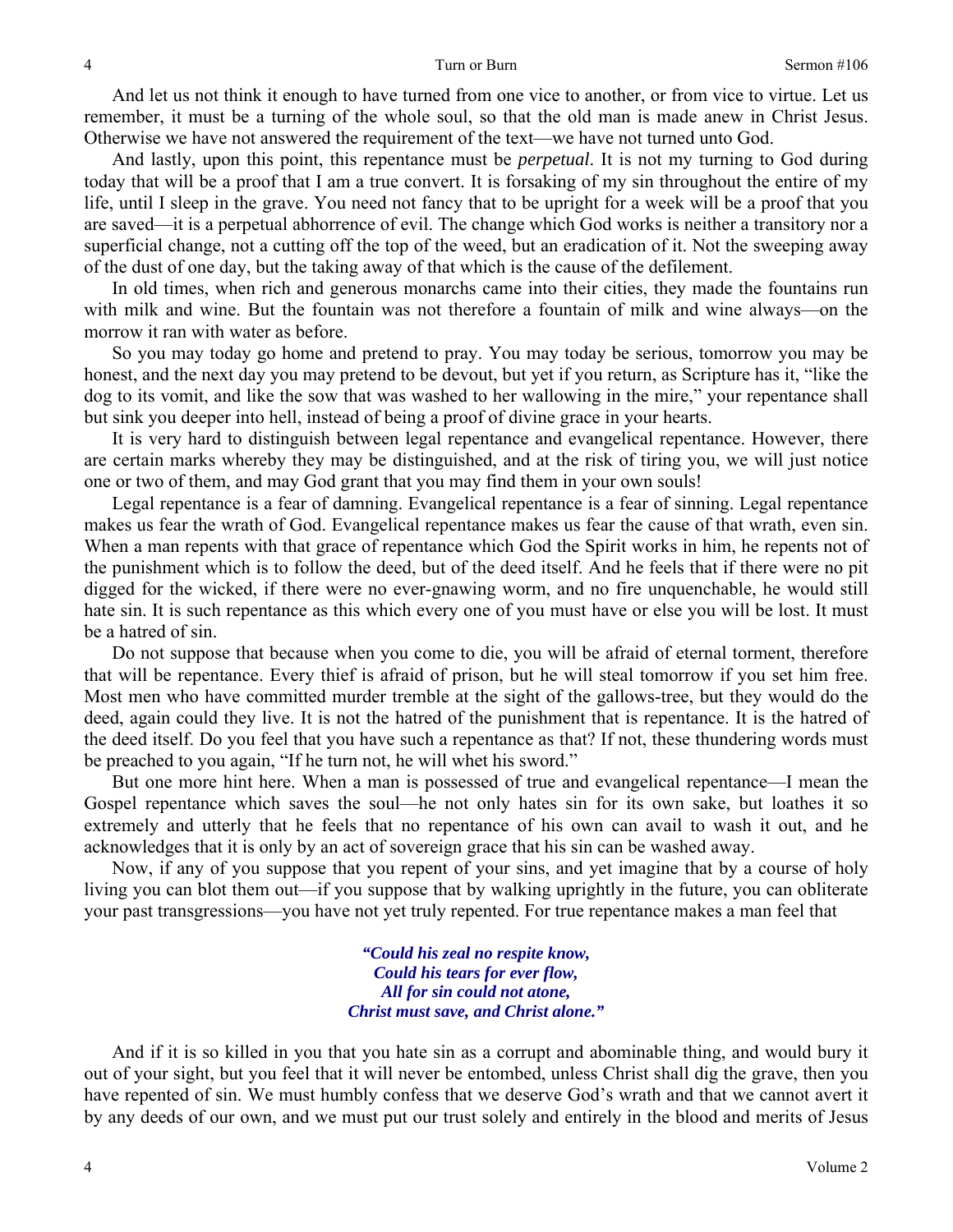Christ. If you have not so repented, again we exclaim in the words of David, "If you turn not, he will whet his sword."

**II.** And now the second point, it is a yet more terrible one to dwell upon, and if I consulted my own feelings, I should not mention it. But we must not consider our feelings in the work of the ministry, any more than we should if we were physicians of men's bodies. We must sometimes use the knife where we feel that mortification would ensue without it. We must frequently make sharp gashes into men's consciences, in the hope that the Holy Spirit will bring them to life.

We assert then, that there is a NECESSITY that God should whet His sword and punish men, if they will not turn. Earnest Baxter used to say, "Sinner! turn or burn. It is your only alternative—TURN OR BURN!" And it is so. We think we can show you why men must turn, or else they must burn.

**1.** First, we cannot suppose the God of the Bible could suffer sin to be unpunished. Some may suppose it. They may dream their intellects into a state of intoxication, so as to suppose a God apart from justice. But no man whose reason is sound and whose mind is in a healthy condition can imagine a God without justice.

You cannot suppose a king without it to be a good king. You cannot dream of a good government that should exist without justice, much less of God, the Judge and King of all the earth, without justice in His bosom. To suppose Him all love, and no justice, were to undeify Him and make Him no longer God. He were not capable of ruling this world if He had not justice in His heart.

There is in man a natural perception of the fact, that if there be a God, He must be just. And I can scarcely imagine that you can believe in a God without believing also in the punishment of sin. It were difficult to suppose Him elevated high above His creatures, beholding their disobedience, and yet looking with the same serenity upon the good and upon the evil. You cannot suppose Him awarding the same meed of praise to the wicked and to the righteous. The idea of God supposes justice and it is but to say justice when you say God.

**2.** But to imagine that there shall be no punishment for sin, and that man can be saved without repentance, is to fly in the face of all the Scriptures. What! Are the records of divine history nothing? And if they be anything must not God have mightily changed, if He does not now punish sin? What! did He once blast Eden and drive our parents out of that happy garden on account of a little theft, as man would style it? Did He drown a world with water and inundate creation with the floods which He had buried in the bowels of this earth? And will He not punish sin?

Let the burning hail which fell on Sodom tell you that God is just. Let the open mouth of the earth which swallowed up Korah, Dathan, and Abiram, warn you that He will not spare the guilty. Let the mighty works of God which He did in the Red Sea, the wonders which He wrought on Pharaoh, and the miraculous destruction which he brought on Sennacherib, tell you that God is just.

And it were perhaps out of place for me in the same argument to mention the judgments of God even in our age, but have there never been such? This world is not the dungeon where God punishes sin, but still there are a few instances in which we cannot but believe that He actually did avenge it.

I am no believer that every accident is a judgment. I am far from believing that the destruction of men and women in a theatre is a punishment upon them for their sin, since the same thing has occurred in divine service to our perpetual sorrow. I believe judgment is reserved for the next world. I could not account for providence if I believed that God punishes here.

"Those men upon whom the tower in Siloam fell, and slew them, think ye that they were sinners above all men that dwelt in Jerusalem? I tell you nay." It has injured religion for men to take up every providence and say, for instance, that because a boat was upset on the Sabbath-day it was a judgment on the persons that were in it.

We assuredly believe that it was sinful to spend the day in pleasure, but we deny that it was a punishment from God. God usually reserves His punishment for a future state. But yet, we say, there have been a few instances in which we cannot but believe that men and women have been by Providence punished in this life for their guilt.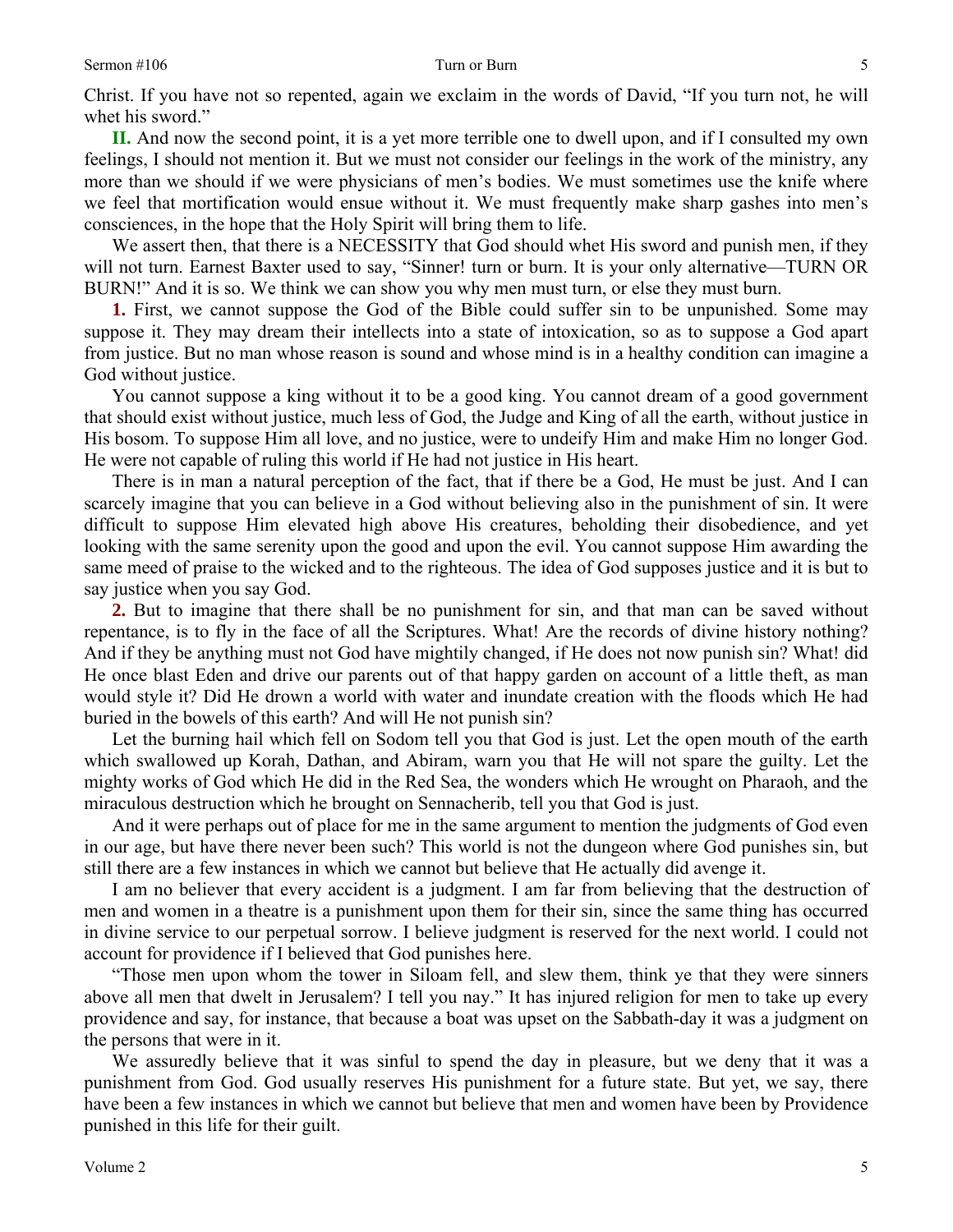### Turn or Burn Sermon #106

I remember one which I scarcely dare relate to you. I saw the wretched creature myself. He had dared to imprecate on his head the most awful curses that man could utter. In his rage and fury, he said he wished his head were twisted on one side, that his eyes were put out, and that his jaws were made fast.

But a moment afterwards the lash of his whip—with which he had been cruelly treating his horse entered his eye, brought on first inflammation, and then lock-jaw, and when I saw him, he was just in the very position in which he had asked to be placed, for his head was twisted round, his eyesight was gone, and he could not speak except through his closed teeth.

You will remember a similar instance happening at Devizes, where a woman declared that she had paid her part of the price of a sack of meal, when she had it in her hand, and immediately dropped down dead on the spot. Some of these may have been singular coincidences, but I am not so credulous as to suppose that they were brought about by accident. I think the will of the Lord was in it. I believe they were some faint intimations that God was just, and that although the full shower of His wrath does not fall on men in this life, He does pour a drop or two on them, to let us see how He will one day chasten the world for its iniquity.

**3.** But why need I go far to bring arguments to bear on you, my hearers? Your own consciences tell you that God must punish sin. You may laugh at me and say that you have no such *belief*. I do not say you have, but I say that your conscience tells you so, and conscience has more power over men than what they think to be their belief.

As John Bunyan said, Mr. Conscience had a very loud voice, and though Mr. Understanding shut himself up in a dark room, where he could not see, yet he used to thunder out so mightily in the streets, that Mr. Understanding used to shake in his house through what Mr. Conscience said. And it is often so.

You say in your understanding, "I cannot believe God will punish sin," but you know He will. You would not like to confess your secret fears, because that were to give up what you have so often most bravely asserted. But because you assert it with such boast and bombast, I imagine you do not believe it, for if you did, you would not need look so big while saying it.

I know this, that when you are sick none sooner than you cry out for mercy. I know that when you are dying you will believe in a hell. Conscience makes cowards of us all and makes us believe, even when we say we do not, that God must punish sin.

Let me tell you a story. I have told it before, but it is a striking one and sets out in a true light how easily men will be brought in times of danger to believe in a God and a God of justice too, though they have denied Him before. In the backwoods of Canada there resided a good minister, who one evening went out to meditate, as Isaac did, in the fields. He soon found himself on the borders of a forest, which he entered, and walked along a track which had been trodden before him. Musing, musing still, until at last the shadows of twilight gathered around him, and he began to think how he would spend a night in the forest.

He trembled at the idea of remaining there, with the poor shelter of a tree into which he would be compelled to climb. On a sudden, he saw a light in the distance among the trees, and imagining that it might be from the window of some cottage where he could find a hospitable retreat, he hastened to it, and to his surprise, he saw a space cleared and trees laid down to make a platform, and upon it a speaker addressing a multitude.

He thought to himself, "I have stumbled on a company of people, who in this dark forest have assembled to worship God, and some minister is preaching to them, at this late hour of the evening, concerning the kingdom of God and His righteousness." But to his surprise and horror, when he came nearer, he found a young man declaiming against God, daring the Almighty to do His worst upon him, speaking terrible things in wrath against the justice of the Most High, and venturing most bold and awful assertions concerning his own disbelief in a future state.

It was altogether a singular scene. It was lighted up by pine-knots, which cast a glare here and there, while the thick darkness in other places still reigned. The people were intent on listening to the orator,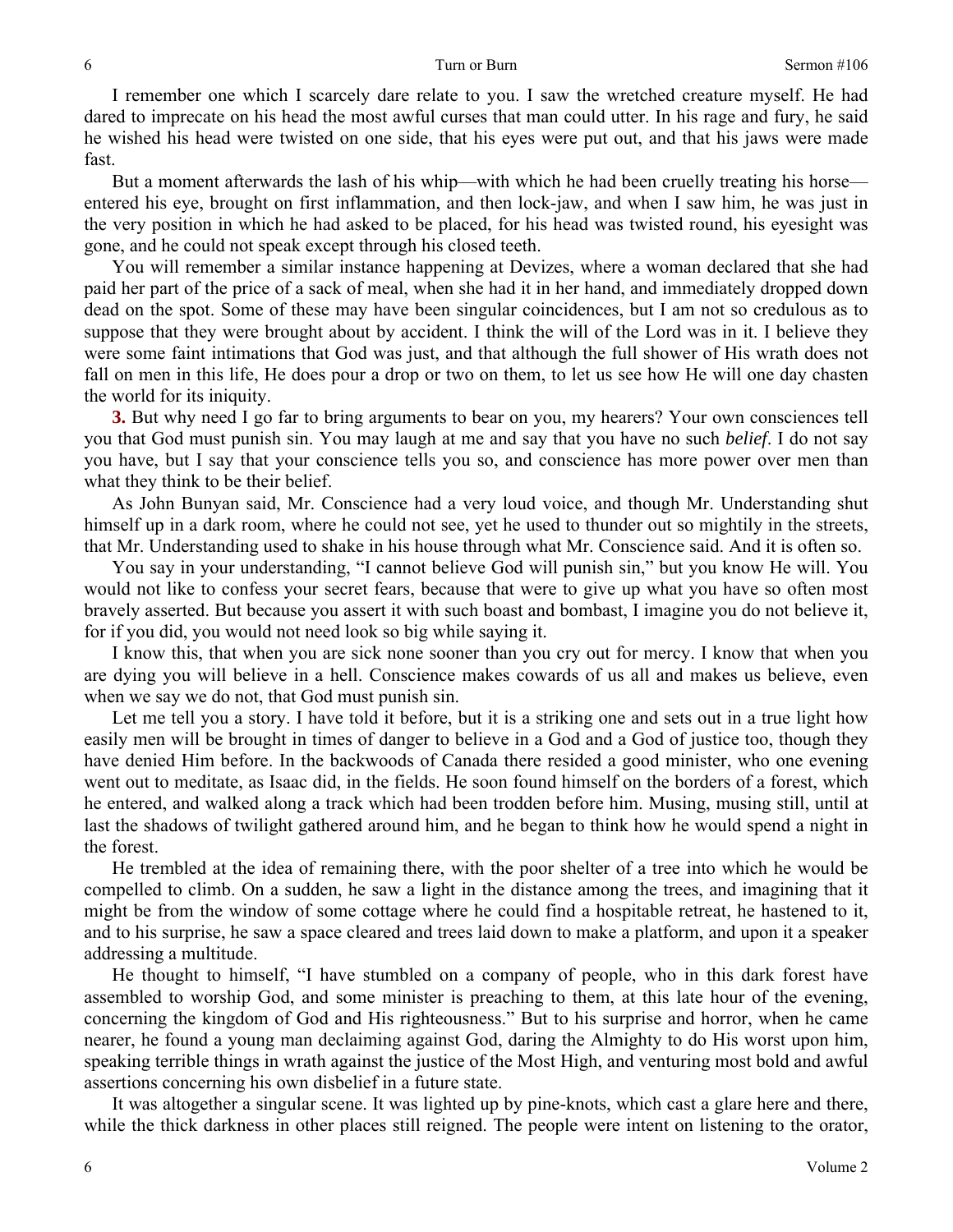### Sermon #106 Turn or Burn

and when he sat down thunders of applause were given to him, each one seeming to emulate the other in his praise.

Thought the minister, "I must not let this pass. I must rise and speak. The honor of my God and His cause demands it." But he feared to speak, for he knew not what to say, having come there suddenly, but he would have ventured had not something else occurred. A man of middle age, hale and strong, rose, and leaning on his staff he said, "My friends, I have a word to speak to you tonight. I am not about to refute any of the arguments of the orator. I shall not criticize his style. I shall say nothing concerning what I believe to be the blasphemies he has uttered, but I shall simply relate to you a fact, and after I have done that you can draw your own conclusions.

"Yesterday, I walked by the side of yonder river. I saw on its floods a young man in a boat. The boat was unmanageable. It was going fast towards the rapids. He could not use the oars and I saw that he was not capable of bringing the boat to the shore. I saw that young man wring his hands in agony. By and by he gave up the attempt to save his life, kneeled down and cried with desperate earnestness, 'O God! save my soul! If my body cannot be saved, save my soul.'

"I heard him confess that he had been a blasphemer. I heard him vow that if his life were spared he would never be such again. I heard him implore the mercy of heaven for Jesus Christ's sake and earnestly plead that he might be washed in His blood. These arms saved that young man from the flood. I plunged in, brought the boat to shore, and saved his life. That same young man has just now addressed you and cursed his Maker. What do you say to this, sirs!" The speaker sat down.

You may guess what a shudder ran through the young man himself, and how the audience in one moment changed their notes, and saw that after all, whilst it was a fine thing to brag and bravado against Almighty God on dry land, and when danger was distant, it was not quite so grand to think ill of Him when near the verge of the grave. We believe there is enough conscience in every man to convince him that God must punish him for his sin. Therefore we think that our text will wake an echo in every heart, "If he turn not, he will whet his sword."

I am tired of this terrible work of endeavoring to show you that God must punish sin. Let me just utter a few of the declarations of His Holy Word, and then let me tell you how repentance is to be *obtained*. O sirs! you may think that the fire of hell is indeed a fiction and that the flames of the nethermost pit are but popish dreams, but if you are believers in the Bible, you must believe that it cannot be so.

Did not our Master say, "Where the worm dieth not and the fire is not quenched." You say it is metaphorical fire. But what meant He by this, "He is able to cast both *body* and soul into hell"? Is it not written that there is reserved for the devil and his angels fearful torment? and do you not know that our Master said, "These shall go away into everlasting punishment"? "Depart, ye cursed, into everlasting fire, prepared for the devil and his angels"?

"Yes," you say, "but it is not philosophical to believe that there is a hell, it does not consort with reason to believe there is." However, I should like to act as if there were, even if there is no such place. For as the poor and pious man once said, "Sir, I like to have two strings to my bow. If there should be no hell, I shall be as well off as you will, but if there should, it will go hard with you."

But why need I say "if"? You know there is. No man has been born and educated in this land without having his conscience so far enlightened as to know that to be a truth. All I need to do is to press upon your anxious consideration this thought, Do you feel that you are a fit subject for heaven now? Do you feel that God has changed your heart and renewed your nature?

If not, I beseech you, lay hold of this thought, that unless you be renewed, all that can be dreadful in the torments of the future world must inevitably be yours. Dear hearer, apply it to yourself, not to your fellow men, but to your own conscience, and may God Almighty make use of it to bring you to repentance.

**III.** Now briefly, what are the MEANS of repentance?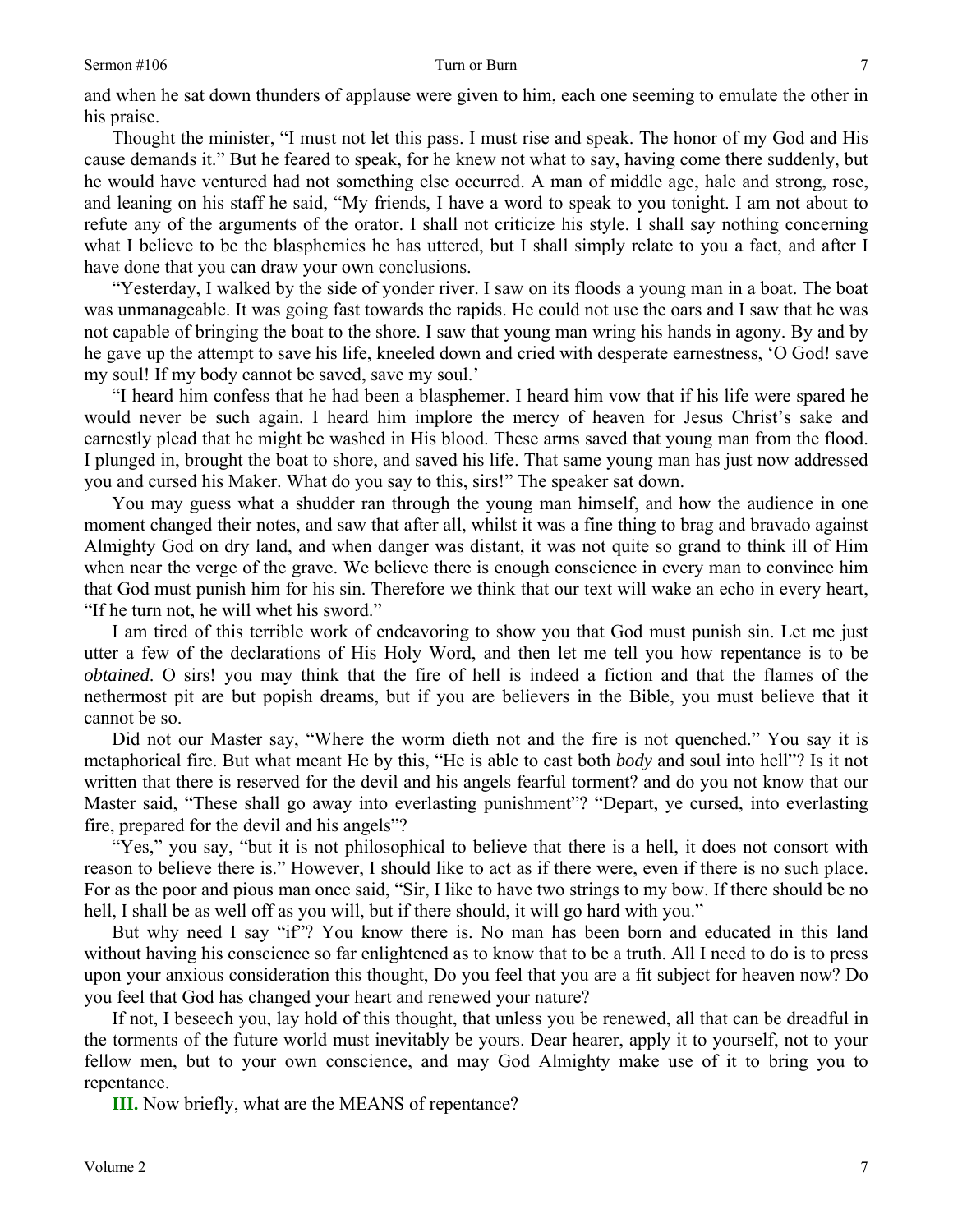Most seriously I say, I do not believe any man can repent with evangelical repentance of himself. You ask me then to what purpose is the sermon I have endeavored to preach, proving the necessity of repentance? Allow me to make the sermon of some purpose, under God, by its conclusion.

Sinner! You are so desperately set on sin that I have no hope you will ever turn from it of yourself. But listen! He who died on Calvary is exalted on high, "to give repentance and remission of sin." Do you this morning feel that you are a sinner? If so, ask Christ to give you repentance, for He can work repentance in your heart by His Spirit, though you cannot work it there yourself.

Is your heart like iron? He can put it into the furnace of His love and make it melt. Is your soul like the nether millstone? His grace is able to dissolve it like the fog is melted before the sun. He can make you repent, though you cannot make yourself repent. If you feel your need of repentance, I will not now say to you "Repent," for I believe there are certain acts that must precede a sense of repentance.

I should advise you to go to your houses, and if you feel that you have sinned, and yet cannot sufficiently repent of your transgressions, bow your knees before God and confess your sins. Tell Him you cannot repent as you should. Tell Him your heart is hard. Tell Him it is as cold as ice. You can do that if God has made you feel your need of a Savior.

Then if it should be laid to your heart to endeavor to seek repentance, I will tell you the best way to find it. Spend an hour first in endeavoring to remember your sins. And when conviction has gotten a firm hold on you, then spend another hour—where? At Calvary, my hearer. Sit down and read that chapter which contains the history and mystery of the God who loved and died. Sit down and think you see that glorious Man, with blood dropping from His hands and His feet gushing rivers of gore. And if that does not make you repent, with the help of God's Spirit, then I know of nothing that can.

An old divine says, "If you feel you do not love God, love Him till you feel you do. If you think you cannot believe, believe till you feel you believe." Many a man says he cannot repent, while he is repenting. Keep on with that repentance till you feel you have repented. Only acknowledge your transgressions, confess your guiltiness, own that He were just if He should destroy you, and say this, solemnly,

> *"My faith doth lay its hand On that dear head of Thine, While like a penitent I stand, And there confess my sin."*

Oh! what would I give if one of my hearers should be blessed by God to go home and repent! If I had worlds to buy one of your souls, I would readily give them, if I might but bring one of you to Christ. I shall never forget the hour when I hope God's mercy first looked on me. It was in a place very different from this, amongst a despised people, in an insignificant little chapel, of a peculiar sect.

I went there bowed down with guilt, laden with transgression. The minister walked up the pulpit stairs, opened his Bible, and read that precious text, "Look unto me, and be ye saved, all the ends of the earth; for I am God, and beside me there is none else." And as I thought, fixing his eyes on me, before he began to preach to others, he said, "Young man! look! look! look! You are one of the ends of the earth. You feel you are. You know your need of a Savior. You are trembling because you think He will never save you. He says this morning, 'Look!'"

Oh! how my soul was shaken within me then! What! thought I, does that man know me and all about me? He seemed as if he did. And it made me "look!" Well, I thought, lost or saved, I will try. Sink or swim, I will run the risk of it. And in that moment I hope by His grace I looked upon Jesus, and though desponding, downcast, ready to despair, and feeling that I could rather die than live as I had lived, at that very moment it seemed as if a young heaven had had its birth within my conscience.